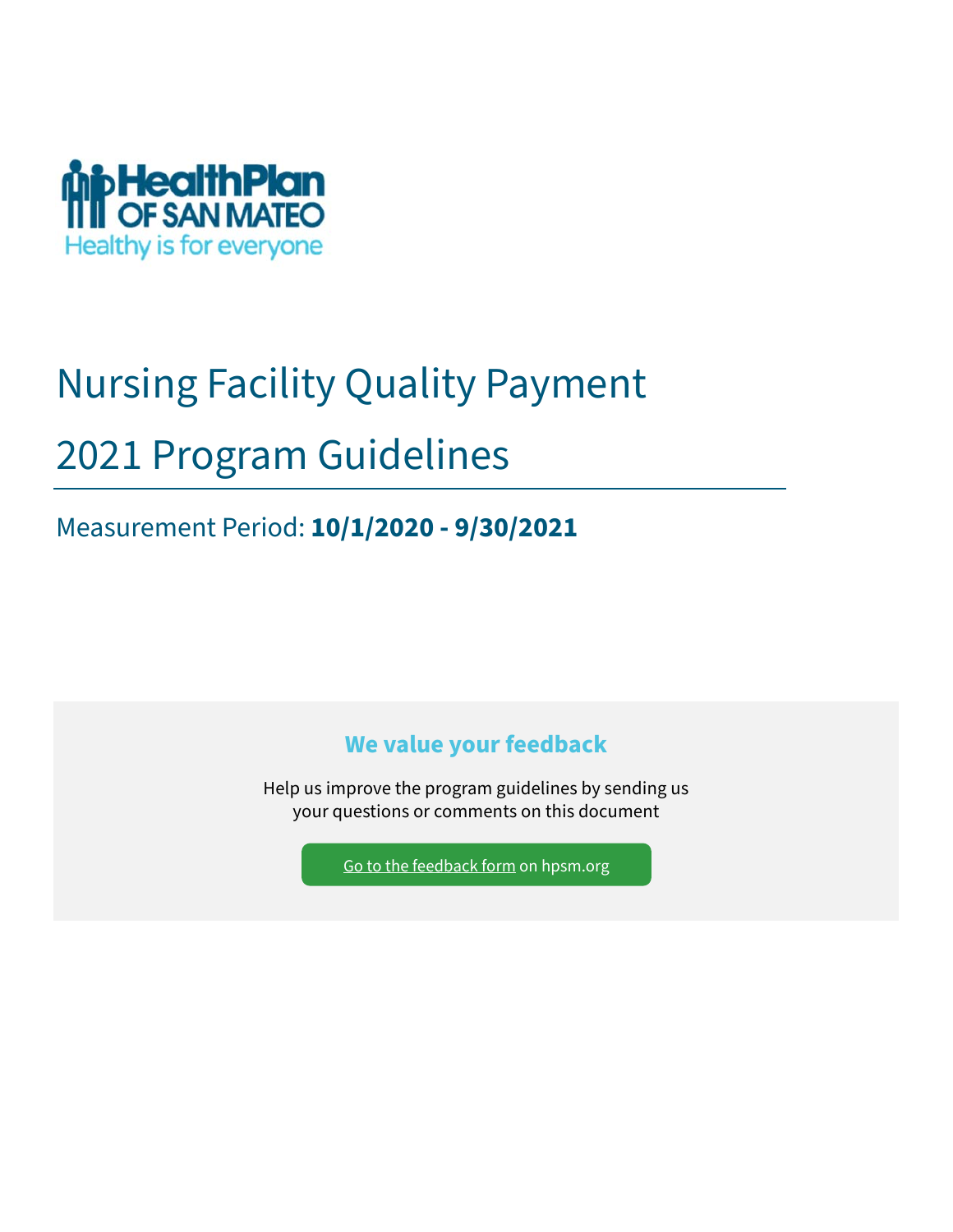## **Table of Contents**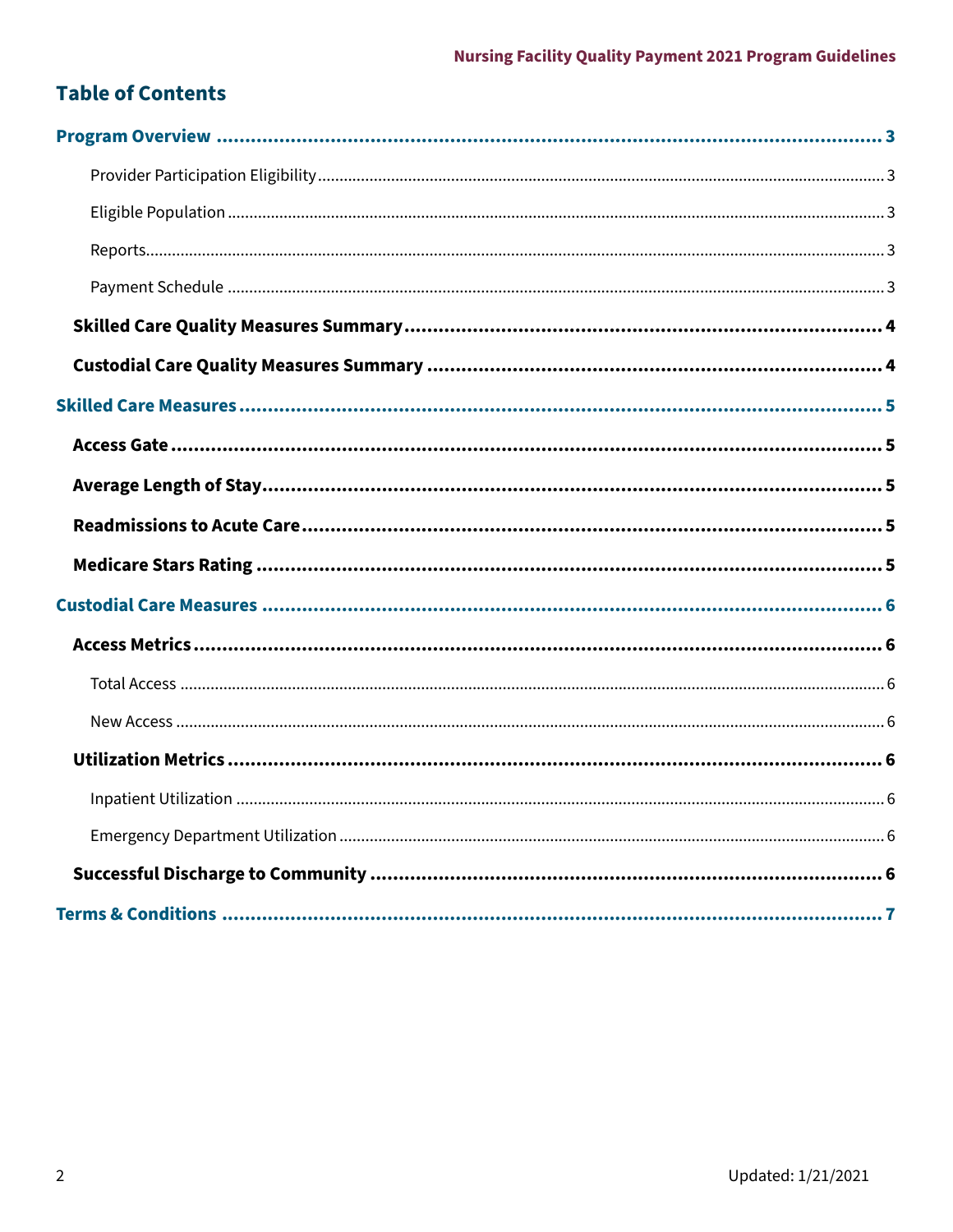# **Program Overview**

Health Plan of San Mateo's Nursing Facility Quality Payment Program offers performance bonus payments to in-network nursing facilities providing skilled and/or custodial services to HPSM Medi-Cal and CareAdvantage members. The program is also designed to share data with our facilities on quality metric performance. The targeted quality measure set focuses on member access and designated healthcare service utilization and outcome targets. Facilities that meet designated full or partial credit benchmarks receive quality score points that are used to determine the amount of bonus payments. See Measures Summary for a list of benchmarks and corresponding quality scores.

If you would like to participate in the program evaluation and update process in partnership with HPSM, or if you have questions about the program, please contact the HPSM Provider Services Department at PSinquiries@hpsm.org.

#### **Provider Participation Eligibility**

For skilled rate adjustments, providers must be reimbursed under MC PDPM payment method for any applicable lines of business. The agreement must be active on the date of payment for any quality payments made under this program.

#### **Eligible Population**

HPSM Medi-Cal and CareAdvantage members served by a facility are eligible to participate during the measurement period.

#### **Reports**

Performance bonus payment in the Nursing Facility Quality Payment Program is contingent on meeting the specified measure benchmarks for assigned patients who meet the measure criteria. Monthly member benchmark progress reports are available to providers through the HPSM eReports portal at https://reports.hpsm.org.

If you are unsure whether your organization has access, who in your organization has access, or would like to set up a login to access the HPSM eReports system, please contact HPSM Provider Services at **PSinquiries@hpsm.org.** 

#### **Payment Schedule**

Base rate adjustments will be applied January  $1<sup>st</sup>$  following the current measurement period. Quality metric performance will be measured from Oct. 1 to Sept. 30 of the measurement year. The deadline for submission of claims and other data will be November 30<sup>th</sup> of the measurement year to allow for a 2-month claims lag prior to base rate adjustments the following calendar year. Base rates will be applicable for the full calendar year following the measurement period (pending provider eligibility, please see Terms and Conditions for additional information). If a facility is not in the program for the entire measurement period, adjustments will be pro-rated based on the facility's length of time in the program. Retroactive adjustments will not be made. Payment will be adjusted based on quality score points. The points are representative of percent adjustments to the base rates.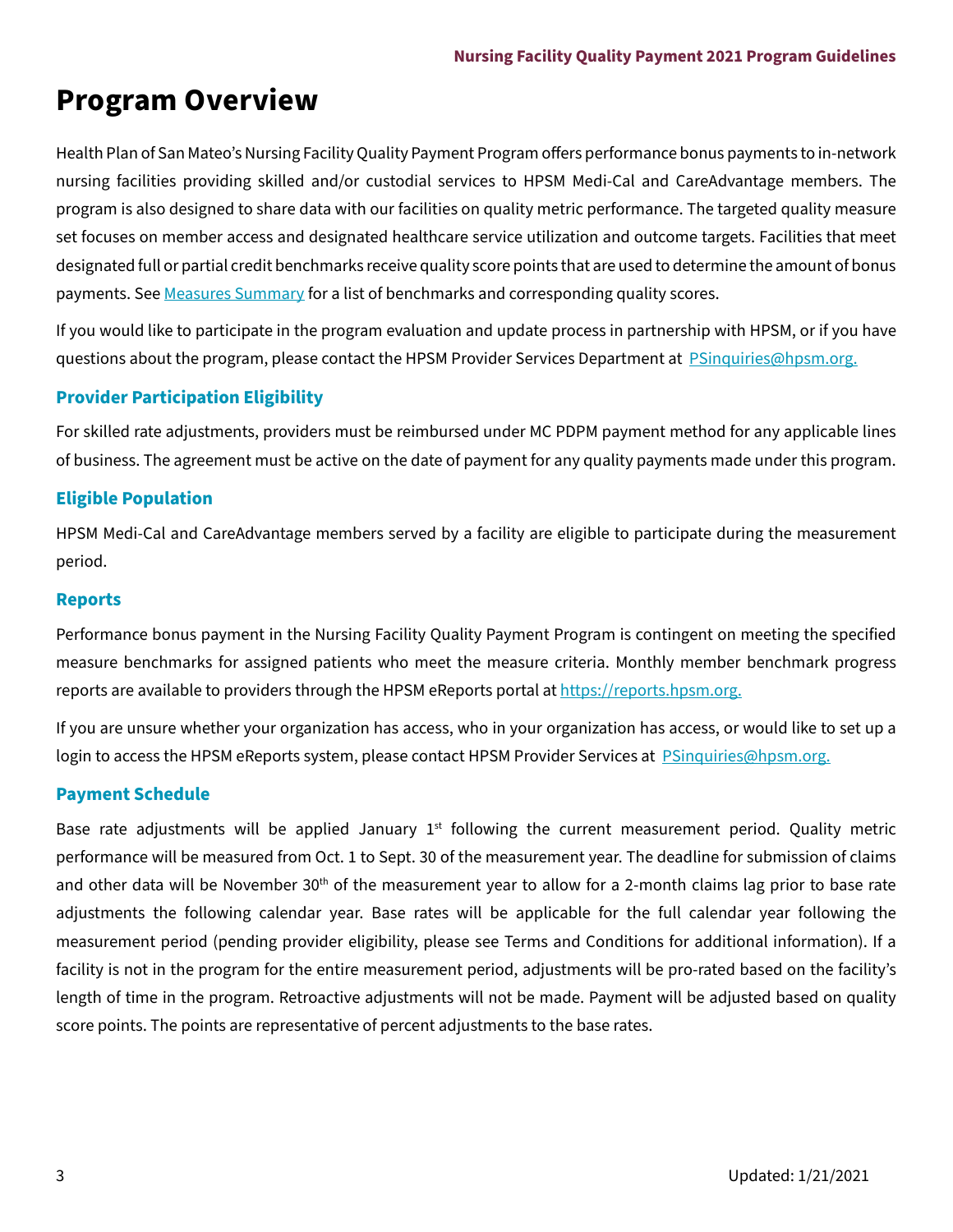## **Skilled Care Quality Measures Summary**

| <b>Performance Measure</b>                    | <b>Full Credit</b><br><b>Benchmark</b> | <b>Full Credit</b><br><b>Quality Score</b> | <b>Partial Credit</b><br><b>Benchmark</b> | <b>Partial Credit</b><br><b>Quality Score</b> |
|-----------------------------------------------|----------------------------------------|--------------------------------------------|-------------------------------------------|-----------------------------------------------|
| <b>Access Gate</b>                            | 20 admissions                          | N/A                                        | N/A                                       | N/A                                           |
| Average Length of Stay <sup>*</sup>           | 20 days or fewer                       | 4                                          | 25 days or fewer                          | 2                                             |
| <b>Medicare Stars Rating</b>                  | 5                                      | 2                                          | $3 - 4$                                   | $0.5 - 1$                                     |
| <b>Readmissions to Acute Care<sup>*</sup></b> | 17% or lower                           | 4                                          | 20% or lower                              |                                               |

**\***For this measure, a **lower rate is better** 

*Total Possible Quality Score Points (Skilled Care) = 10* 

## **Custodial Care Quality Measures Summary**

| <b>Performance Measure</b>                         | <b>Full Credit</b><br><b>Benchmark</b>  | <b>Full Credit</b><br><b>Quality Score</b> | <b>Partial Credit</b><br><b>Benchmark</b> | <b>Partial Credit</b><br><b>Quality Score</b> |
|----------------------------------------------------|-----------------------------------------|--------------------------------------------|-------------------------------------------|-----------------------------------------------|
| <b>Total Access</b>                                | Scored on a curve<br>across the network | $\leq 1$                                   | N/A                                       | N/A                                           |
| <b>New Access</b>                                  | Scored on a curve<br>across the network | $\leq$ 1                                   | N/A                                       | N/A                                           |
| <b>Inpatient Utilization*</b>                      | 2% fewer admissions<br>compared to 2020 | 1.5                                        | Any improvement<br>compared to 2020       | 0.75                                          |
| <b>Emergency Department</b><br>Utilization*        | 2% fewer ED visits<br>compared to 2020  | 1.5                                        | Any improvement<br>compared to 2020       | 0.75                                          |
| <b>Successful Discharge to</b><br><b>Community</b> | 6 months                                | N/A                                        | N/A                                       | N/A                                           |

**\***For this measure, a **lower rate is better** 

*Total Possible Quality Score Points (Custodial Care) = 5*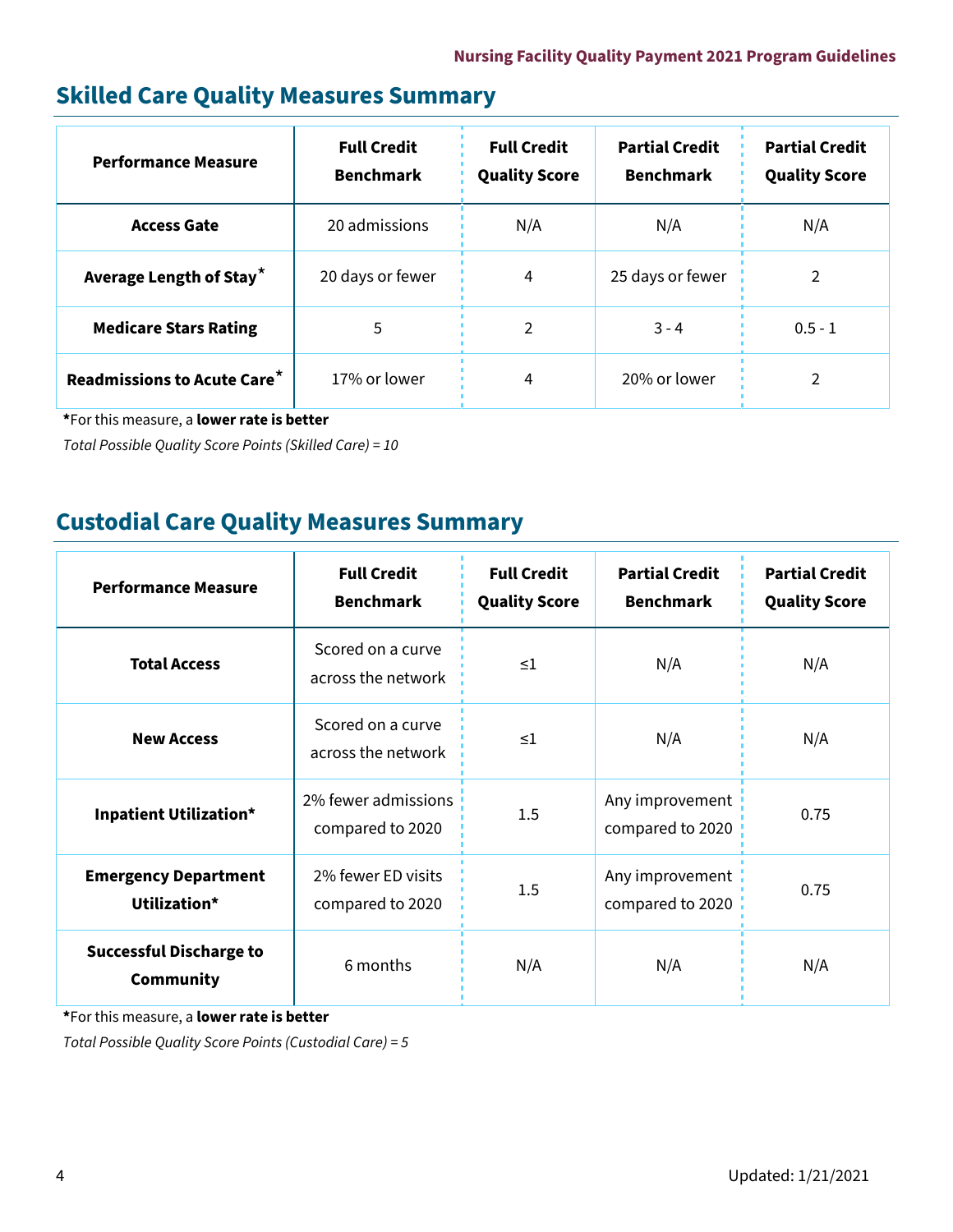# **Skilled Care Measures**

#### **Access Gate**

**Measure Definition:** The number of HPSM Medi-Cal and CareAdvantage admissions over the 12-month measurement period. Admissions do **NOT** need to be unique members. Any member who is readmitted after 3 days or longer outside of the facility will count as a new admission.

Facilities must meet this benchmark in order to qualify for any quality payments.

#### **Average Length of Stay**

**Measure Definition:** The average length of stay of HPSM Medi-Cal and CareAdvantage members in the facility.

**Measure Calculation:** The number of paid days in the facility divided by the total number of admissions to the facility.

**Benchmarks:** Facilities with an average of 20 paid days or fewer for HPSM members receive 4 quality score points. Facilities with an average of 25 paid days or fewer for HPSM members receive 2 quality score points.

## **Readmissions to Acute Care**

**Measure Definition:** The percentage of HPSM Medi-Cal and CareAdvantage members who were discharged from an acute care facility and readmitted to acute care for any cause within 30 days of discharge.

**Measure Calculation:** The number of readmissions within 30 days of discharge divided by the total number of discharges.

**Benchmarks:** Facilities with 17% or fewer HPSM members who were readmitted to acute care within 30 days receive 4 quality score points. Facilities with 20% or fewer HPSM members who were readmitted to acute care within 30 days receive 2 quality score points.

## **Medicare Stars Rating**

Measure Definition: The facility's Medicare Stars rating as of November 30<sup>th</sup> of the measurement year.

**Benchmarks:** Facilities with a Medicare Stars rating of 5 receive 2 quality score points**.** Facilities with a Medicare Stars rating of 3 or 4 receive 0.5 or 1 quality score points, respectively. A Medicare Stars rating of 1 or 2 stars is not eligible for credit.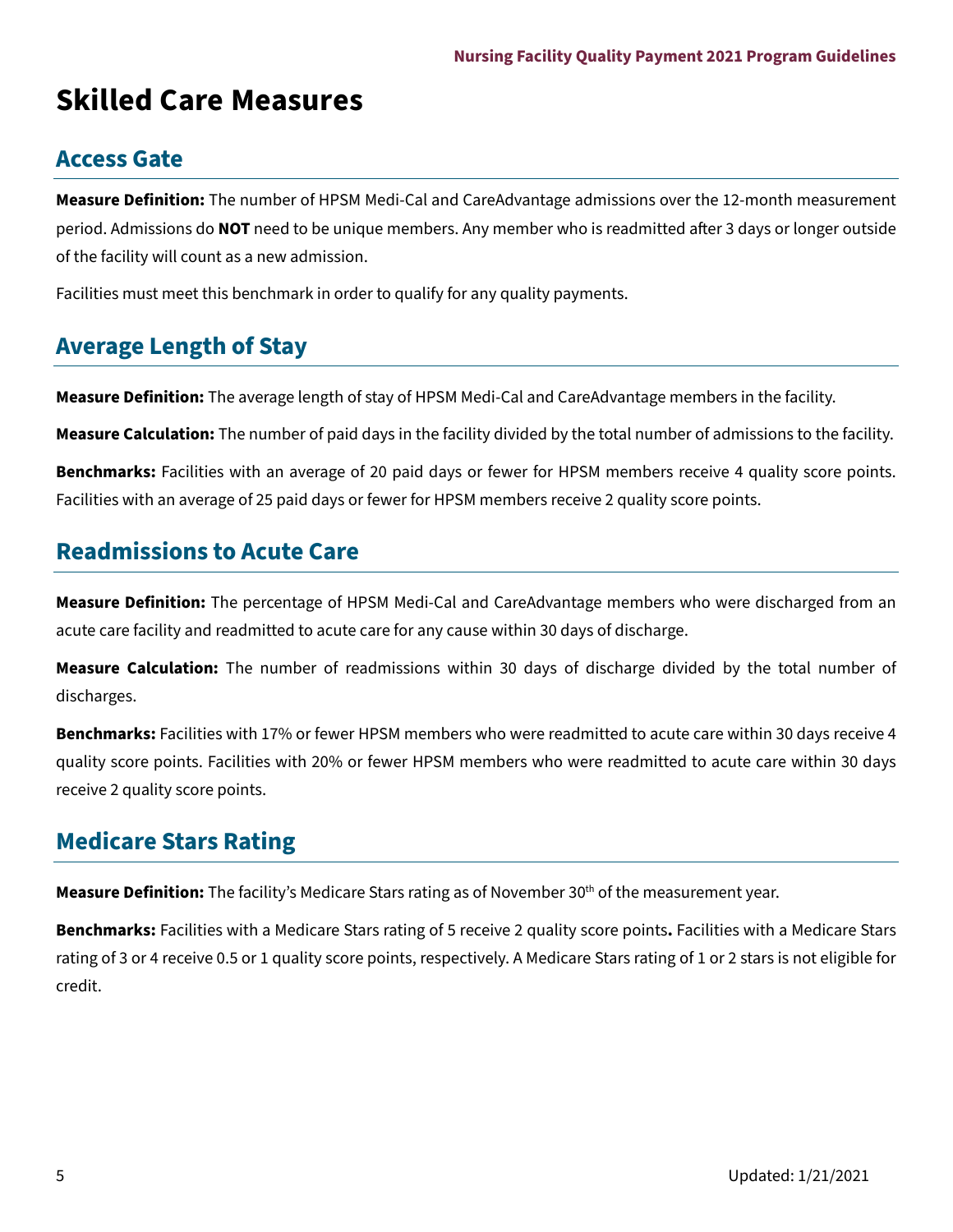# **Custodial Care Measures**

## **Access Metrics**

#### **Total Access**

**Measure Definition:** The percentage of total bed days filled by HPSM members, out of the total bed days available in the measurement period. This measure will be scored on a curve across the network.

#### **New Access**

**Measure Definition:** The percentage of new bed days filled by HPSM members, out of the total bed days available in the measurement period. A new admission is defined as a member who had no claims for custodial care by the admitting facility submitted in the prior 31 calendar days. This measure will be scored on a curve across the network.

## **Utilization Metrics**

**Eligible Population:** CareAdvantage and Medi-Cal members residing in the facility for whom HPSM is the primary payer.

#### **Inpatient Utilization**

**Measure Definition:** The number of inpatient admissions resulting from an Emergency Department (ED) visit in the eligible population in the measurement period. Exclude pre-scheduled inpatient procedures and stays.

**Measure Calculation:** The number of inpatient admissions resulting from an ED visit per 1000 member months. The number of admissions is pulled from all SNF and LTC claims.

**Benchmarks:** Facilities with 2% or fewer inpatient admissions compared to 2020 will receive 1.5 quality score points. Facilities showing any improvement compared to 2020 will receive at least 0.75 quality score points.

#### **Emergency Department Utilization**

**Measure Definition:** The number of Emergency Department (ED) visits in the eligible population in the measurement period. Exclude ED visits that resulted in an inpatient stay.

**Measure Calculation:** The number of ED visits per 1000 member months. The number of ED visits is pulled from all SNF and LTC claims data.

**Benchmarks:** Facilities with 2% or fewer ED visits compared to 2020 will receive 1.5 quality score points. Facilities showing any improvement compared to 2020 will receive at least 0.75 quality score points.

## **Successful Discharge to Community**

**Measure Definition:** The number of members who have had successful community placement without any return to the facility for 6 months from discharge.

Facilities will receive a bonus of 2-months PMPM (60 days of current custodial rate) for each member who qualifies for this metric. No retro-active adjustments will be made based on changing rate status from state adjustments.